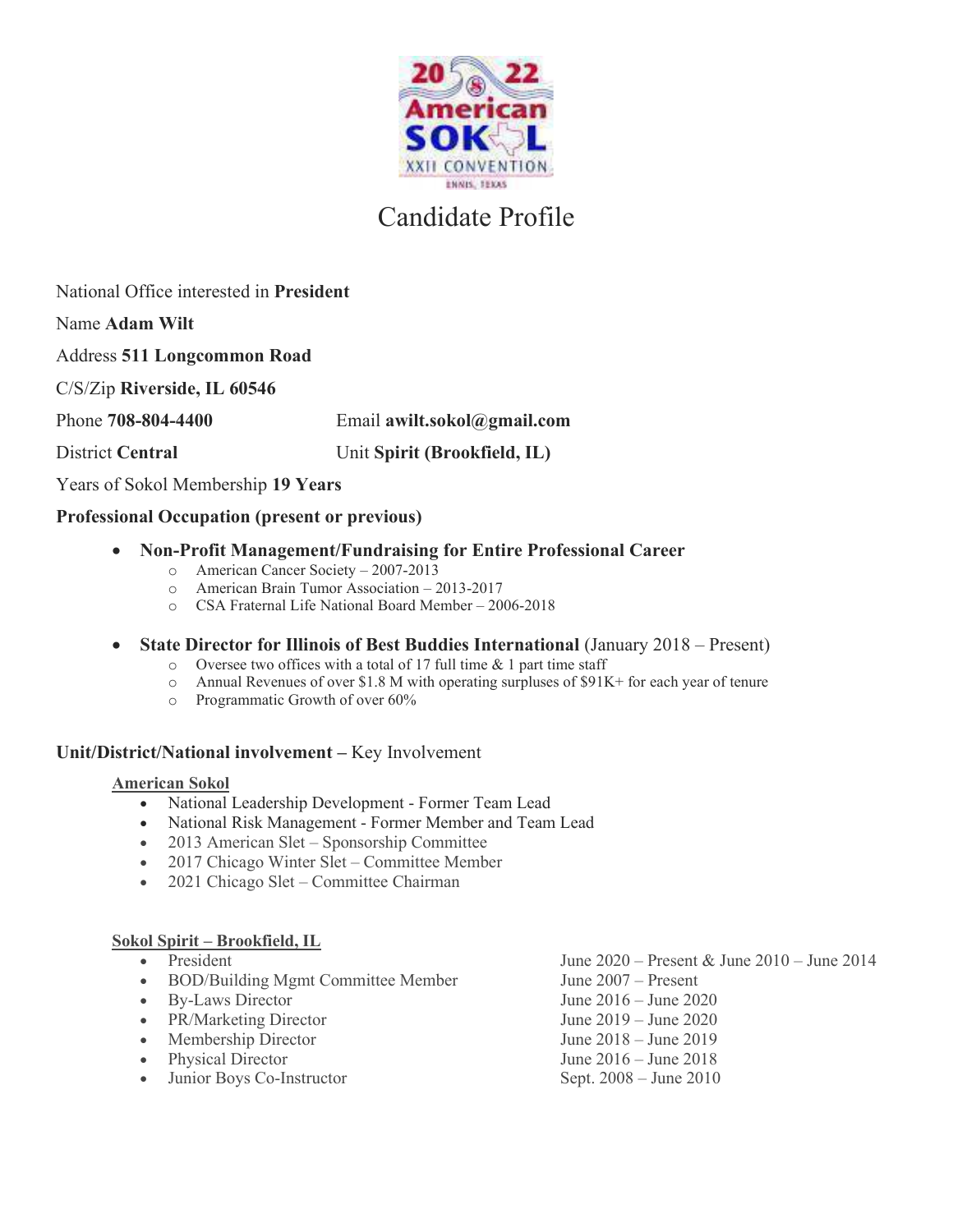#### **Accomplishments in these activities**

#### **Key accomplishments include:**

- · *As Sokol Spirit President* 
	- $\circ$  Worked with Unit Bylaws Director to establish Unit Bylaws & Independent 501(c)3
	- o Worked with Executive Board to review fundraising efforts and unit activity schedule to reverse trend of annual operating deficits into annual operating profitability.
	- o Oversaw efforts to adopt a new and active website
	- o Supported creation of new programs and fundraisers including Wheel Gymnastics, Spin Class, Pound Fitness Class, Monthly World Beer Club, Annual Oktoberfest and Pancake Breakfast events
	- o Helped create a culture that openly embraces the interests and talents of our membership, which continues to drive the success of our unit.
- · *As Sokol Spirit Physical Director*
	- o Oversaw the adoption of an online registration and payment collection platform for fitness classes
	- o Worked with Instructors to revise our schedule to embrace the needs of our local community
	- o Focused on improving our Tots class by using parent feedback to adapt our schedule and class structure. Enrollment for this class increased from less than 10 participants to over 25 within a year and has maintained at this level to date.

#### **Your goals for the Sokol Office you are interested in**

- · Foster a pro-active and positive culture for the Board of Governors/Executive Board and all American Sokol Committees especially the BOI
- · Work with the Board of Governors/Executive Board and all American Sokol Committees to establish a clear identity and focus for our organization
- · Establish clear goals (especially in the below focus areas) and lead the planning of efforts and resources to achieve our goals
	- o Membership & Unit Engagement
	- o Communications
	- o Support our Units (specifically in the areas of cost savings, information sharing, and collaboration)

#### **Anything else you would like the membership to know about you**

Our organization and members are passionate and generally optimistic, but with our decreasing membership and other challenges we are at a crucial juncture. I strongly believe that there can be a promising future for our Sokol Units and for the American Sokol, but we need leadership and focus to serve the many needs and perspectives of all our districts/units/members.

My leadership experience, non-profit knowledge, and enthusiasm would be great assets to the role of President for the American Sokol. Leading the highest governing board(s) of our organization is a commitment that I do not take lightly nor one I expect to be easy. However, I believe that I have the experience, and temperament to excel in this role. My professional and volunteer background includes success in numerous capacities including the ability to lead boards forward despite potentially conflicting priorities.

We have many talented and passionate members, and I will work tirelessly with all who are willing to lead our organization. My focus will be to establish clear priorities, goals, and plans to grow our organization and to leverage our core competencies. I would appreciate the opportunity to contribute my time and talent as your next American Sokol President.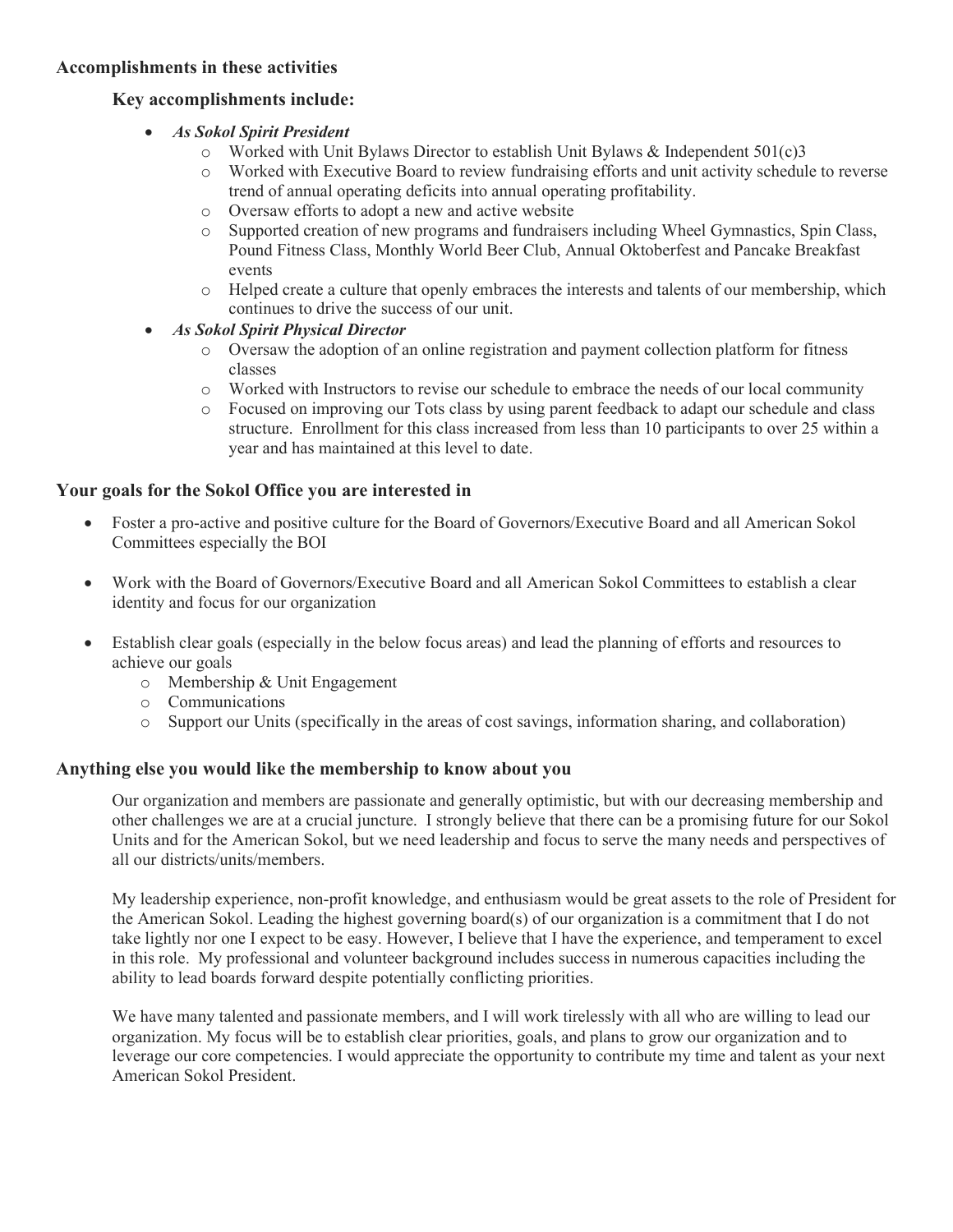

**National Office interested in:** Secretary Name: Kathleen G. Barcal Address: 8751 Rockefeller Avenue C/S/Zip: Brookfield, Illinois 60513 Phone: 708-955-3269 Email: kgbarcal@gmail.com District: Central Unit: Spirit Years of Sokol Membership: 29 years

**Professional Occupation (present or previous)**: Previous: Instructor at the local YMCA. Current cycle and class instructor at Sokol Spirit. Recent graduate of University of Illinois-Chicago.

**Unit/District/National involvement**: At the **Unit** level at Sokol Berwyn-Slavsky and now Sokol Spirit, I have assisted with tots', girls', and juniors' classes. I have been a co-instructor for the women's' and juniors' classes. I have served on the Executive Board over the years as the secretary, unit physical director, and assistant physical director. I have served on various committees within my unit, including nominating and for numerous fundraising events. At the **District level**, I have served as the District Physical Director and am currently a delegate to the District Executive Board.

At the **National level**, I have served as a board member for four years on the Executive Board, as Assistant National Physical Director, and currently National Co-Physical Director.

I have contributed many hours of volunteer time for all of the above, as well as for fundraisers at the unit, district, and national levels. I assisted at Instructor Schools that were held in my district.

**Accomplishments in these activities**: At the unit level, I have written special numbers for classes, some of which were award winners at District Special Number competitions! I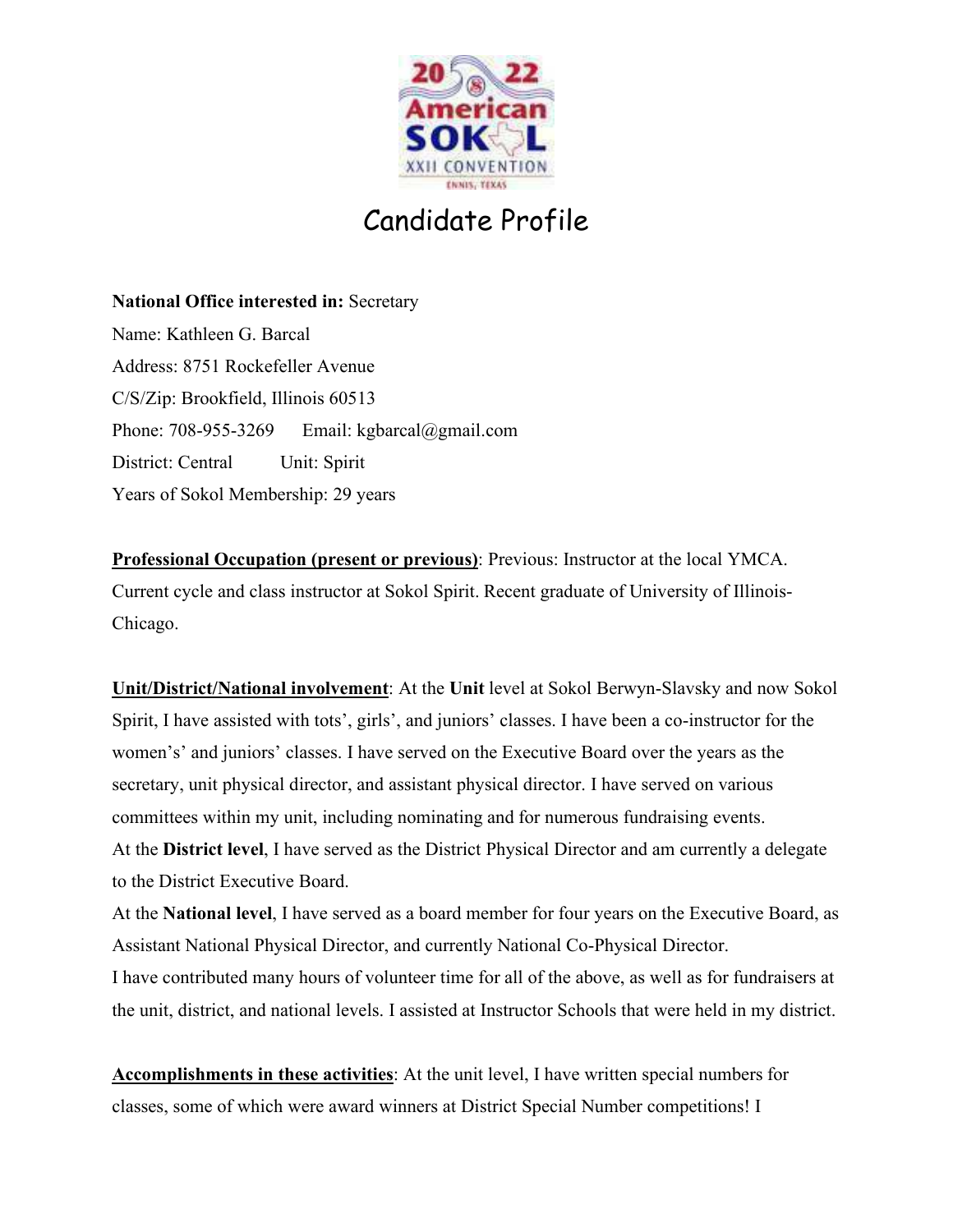encouraged all ages to participate in this event, as well as in gymnastic competitions. I lead the BOI in successful gym programs, exhibitions and special numbers. I have been a member of Sokol Spirit's women's volleyball team.

 At the district level, I lead the BOI in successful meetings, competitions and Sokol Days. At the National level, I lead the BOI for the last four years at meetings and conferences, as codirector. Together we assisted each other to keep units running during the pandemic. We began to create instructional videos/PowerPoint presentations to train directors and instructors. Together we updated the ASO Instructor Guidelines and Directors Manual which are available on the American Sokol website. We have updated skill cards for all districts, which are on the website as well. As National Physical Director, I worked to maintain American Sokol's relationship with Sokol USA and DA Sokol.

**My goals for the Sokol Office I am interested in**: As the secretary, I would assist the President and the entire Executive Board in keeping the lines of communication open between the board and all districts/units. To that end, I would prepare and distribute minutes of meetings in a timely manner and maintain a distribution list of board members. I would like to assist with the American Sokol website and other social media outlets to keep them as up-to-date as possible. I would support other officers in their roles to promote the success of American Sokol. Support the American Sokol Office whether it is a "virtual" office or a "live" office.

#### **Anything else you would like the membership to know about you?**

I attended my one and only instructor school in the beginner class in 1998! In 2013 I was presented with the Central District American Sokol President's Award for volunteerism in Unit, District and National endeavors.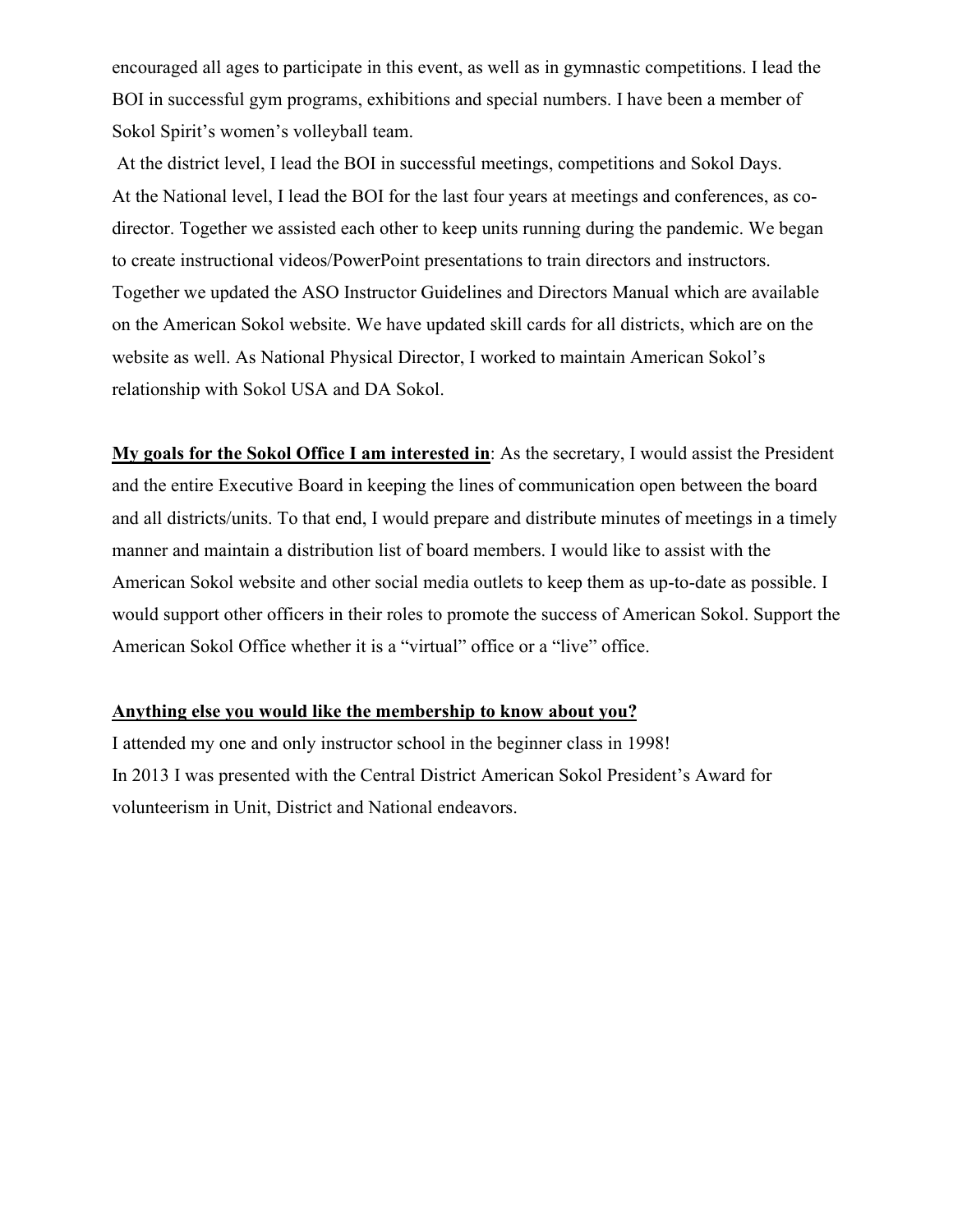2022 American Sokol National Physical Director Submitted by Sis. Mary Cushing – Sokol Spirit

The National Physical Director is not elected by the Convention. It is elected by the District Directors of the National Board of Instructors (BOI) and ratified by the Convention. However, I thought I would submit a profile anyway, so those of you not familiar with my background, would have a better idea of the qualifications of the person you would be ratifying.

I have been involved with Sokol all of my life, in many, many facets of the organization. This year, I celebrate my 50<sup>th</sup> year as an adult member. I began my Sokol life at Sokol Havlicek-Tyrs in Chicago. I transferred to Sokol Berwyn during my college years. After getting married and moving to Michigan, I transferred to Sokol Detroit. And 4 years ago, transferred to Sokol Spirit. My husband & I have semi-retired to Duncan, South Carolina. Even though I live in an area where there isn't a Sokol unit, I think that makes me an even more advantageous candidate for the National Physical Directors position, because I do not have any commitments in my unit or district at this time and can devote my full and undivided attention to the National BOI.

I will begin with my BOI experience and continue with my other experience.

#### National Board of Instructors

- Served as a member for over 35 years
- Served as Women's  $2<sup>nd</sup>$  Assistant this past year
- Served as the representative of the American Sokol to the USA Gymnastics Advisory Council for 3 years
- Served as National School Board Chair 2008 present
- Served as National School Director  $2008 2018$
- Served as National School Instructor for 25 Schools
- Served as a presenter at several National American Sokol Development Conferences
- Served on other subcommittees of the BOI throughout my years
- As a choreographer, I have written the following National Calisthenics & All Sokol Special Numbers
	- o 1994 Opening Gala performance of the American Sokol at the COS Slet
	- o 2001 Women and Jr Girls Calisthenics for the National American Sokol Slet in Detroit
	- o 2007 All Sokol Special Number performed by the American Sokol at the Sokol USA Slet in Pittsburgh
	- o 2013 Children's Calisthenics for American Sokol Slet in Milwaukee

#### District Board of Instructors

Served as the Northeastern Women's District Director  $2010 - 2013$ , after many years as Women's Assistant District Director, and was member of the Northeastern District BOI since 1980.

#### Unit Board of Instructors

- Served as member of Sokol Detroit's BOI and as Sokol Detroit Women's Director
- Taught many classes for Sokol Detroit, as well as Junior Class Teen Club Sponsor
- Taught several classes for Sokol Havlicek-Tyrs in my early years

#### Other Involvement at the National Level

- Served on the Board of Governors for 11 years as Northeastern District President
- Served on several American Sokol Strategic Planning Task Force (SPTF) Committees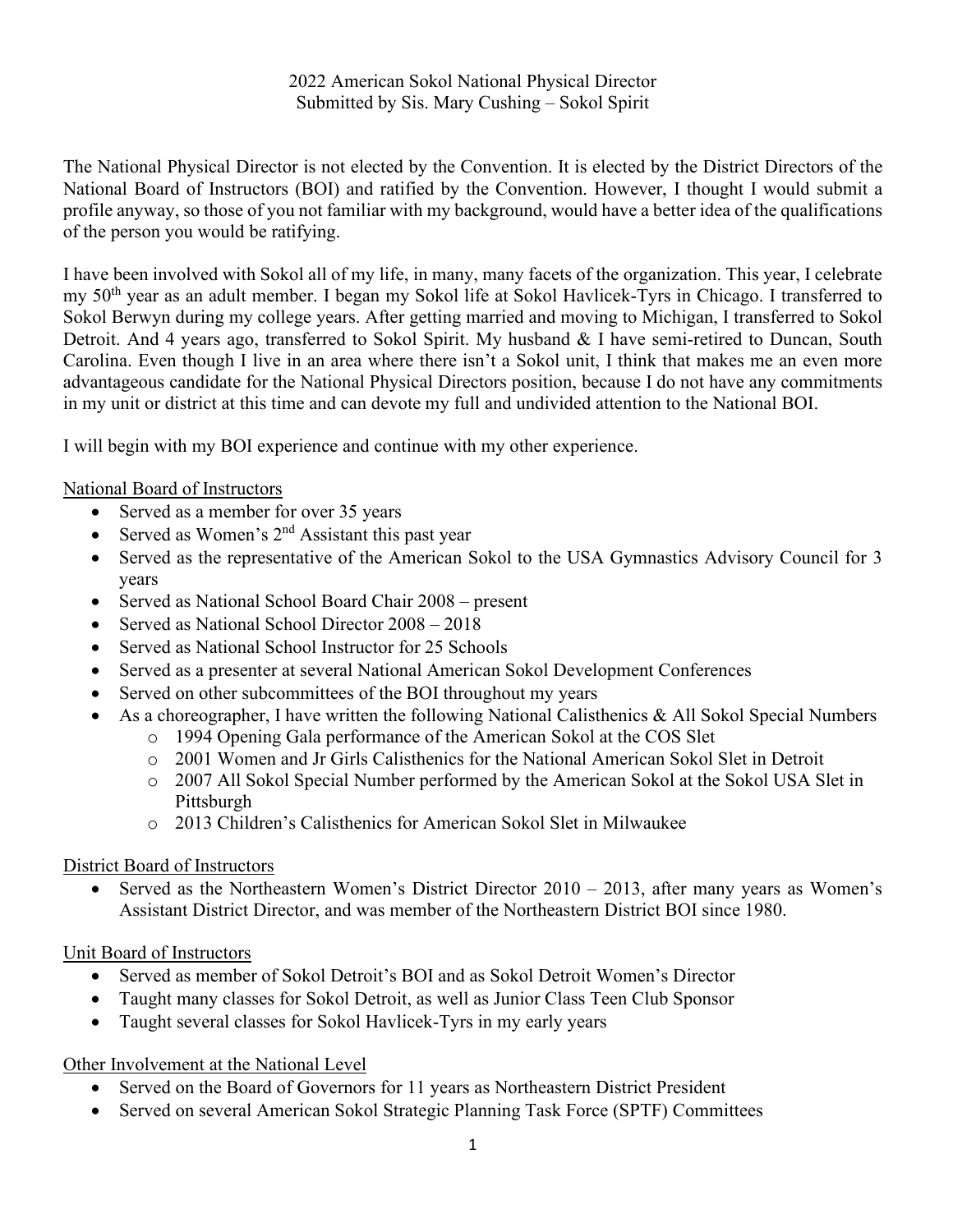Other Involvement at the National Level (continued)

- National Operation Advisor 2013 2015 a paid position that developed out of the SPTF
- Office Administrator  $-2015 2018$  a paid position that dealt with daily operations of the American Sokol, working out of the office in Brookfield, IL
- Through my involvement with these positions, I was asked to serve on and often take "lead" on the following American Sokol National Committees
	- o Budget & Finance Committee
	- o Internal Audit Committee
	- o Risk Management Committee
	- o Grant Committee
	- o Membership Database Committee
	- o 150th Anniversary Organizing Committee
	- o Slet Committee
	- o Convention Committee
- Gave a presentation in Prague at COS' PACH (Parent and Child Conference) in Nov. 2016

### Other Involvement at the District Level

Served as Northeastern District President –  $2000 - 2009$  and again  $2011 - 2013$  and co-chaired a most successful 2001 American Sokol Slet in the Detroit-area

## Other Involvement at the Unit Level

- Served as 2<sup>nd</sup> Vice President at Sokol Detroit
- Was a member of Sokol Detroit's Choral Group for several years

In addition to Sokol, I have been active in other non-profit related organizations. My experience with these other organizations, only enhance the understanding of how a non-profit organization should be run.

- Worked with the Chicago Boys and Girls Club pioneering a Girls Program Director's job when women were first getting into the profession.
- Taught & coached Rhythmic Gymnastics at the Livonia, MI YMCA. Assisted with the YMCA National Program Department to initiate a Rhythmic Gymnastics program
- Served on many USA Gymnastics Committees, Regional & National elected offices. Also was a Brevet Judge for Rhythmics, judging many National Meets and 2 Olympic Trials
- Worked for a regional organization SHAPE, while teaching Physical Education, did several training workshops for them, developed some programs they implemented, and mentored upcoming instructors
- Gave several presentations at Regional and National USA Gymnastics Congresses, as well as the AAPHERD organization

In conclusion, I would like say that even though some of my Sokol positions were paid positions, I have always taken on Sokol positions & tasks because of my love for the organization. That should be apparent, by my many years in the various "volunteer" positions I have held. Though without a co-director, I am prepared to handle the position of National Physical Director, with a good BOI support team, my assistant directors and the new Executive Board that will be put together.

Thank you for your support and consideration.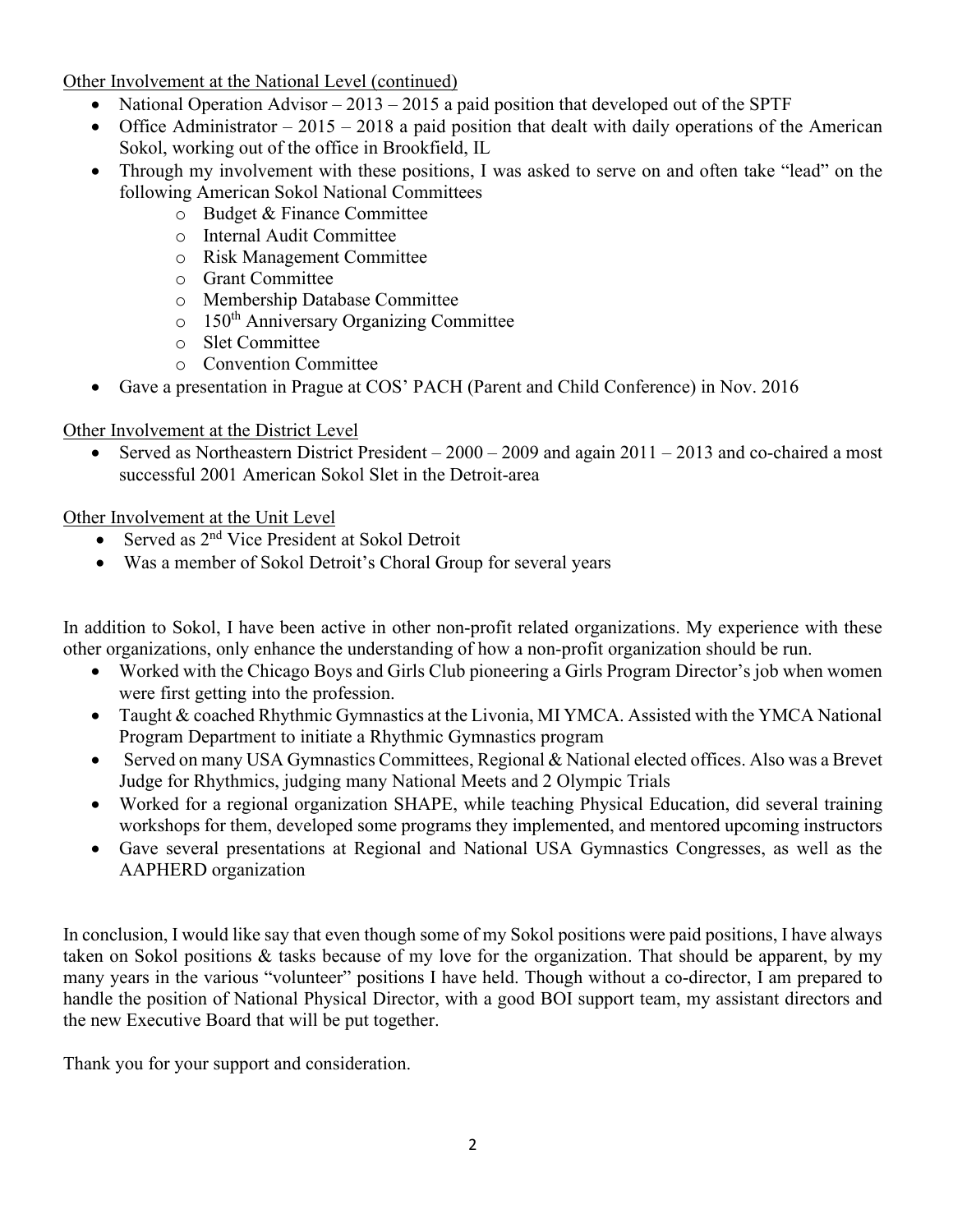

# Candidate Profile 4/8/2022

## **National Office interested in FOUNDATION DIRECTOR**

## **Name Meribeth (Kovar – Maiden Name) Tooke**

**Address** 315 N. LaGrange Road #535

**C/S/Zip** LaGrange Park, Illinois 60526-5007

**Phone** C708/721-9126 VM/Text **Email** mktooke830@gmail.com

**District** Central **Unit** Spirit

**Years of Sokol Membership** 32 years (Joined as a child Sokol Brookfield Tots classes 1949)

**Professional Occupation (present or previous)** NICOR, an Illinois Natural Gas Utility Company

Sales/Marketing Senior Technical Administrator, Commercial Load, Chains (corporate office) retired after 38

years with corporation starting in Home Service (Home Economics) (Bellwood office); (Worked in various

home economics jobs prior with Club Aluminum, Margie's Bridal Salons, Ben Franklin and Jewel Food Stores)

In addition was an Assistant Professor, Triton Junior College, River Forest, Illinois, night school for 15 years;

Instructor, Sokol Brookfield, Brookfield, Illinois, Tots Program for 14 years;

## **Unit/District/National involvement and Accomplishments in these activities**

## **SOKOL BROOKFIELD/SPRIT:**

President 2007-2009;

Vice President 2005-2007 attending Slet/Special Activities meetings as VP 2005-2014;

Member of Sokol Brookfield/Spirit Board of Directors (Operations/Maintenance/Manager) 1999-2012;

Corresponding Secretary (Procurement, Contract Writing, Manager Reviews, etc.) 2004-2008;

PR/Marketing Chair 2008-2013 writing successful registration plan with 65 different parochial, Private and public schools;

Financial Secretary 1998-2002;

Membership co-chair 1999-2004;

By-Laws Committee Chair 2007-2013 Lead the creation of Sokol Spirit's own set of bylaws and S.O.P.

 directive and created new 501C3 documents as a stand-along Sokol (not under the umbrella of American Sokol FEIN#) receiving Federal approval in 2010;

Chairman of semi-annual Basement/Rummage Sale 1998-2015, participating as a helper since 1995; Sunday Bingo one Sunday a month since 1999 at Pull-Tabs to 2012 end; Sunday Bingo Refreshment/Retail Committee Chair 2000-2; 2004-2012 usually there every Sunday to assist workers;

Delegate to Bohemian National Cemetery, Chicago 2004 to present; presented the President's Bladnek Award for Voluntarism because of involvement in completing energy audit/strategies for the cemetery 2005; Key member in Strategic Planning Committee 2006;

Delegate to/and Secretary of the Friends of Bohemian National Cemetery 2005-2008;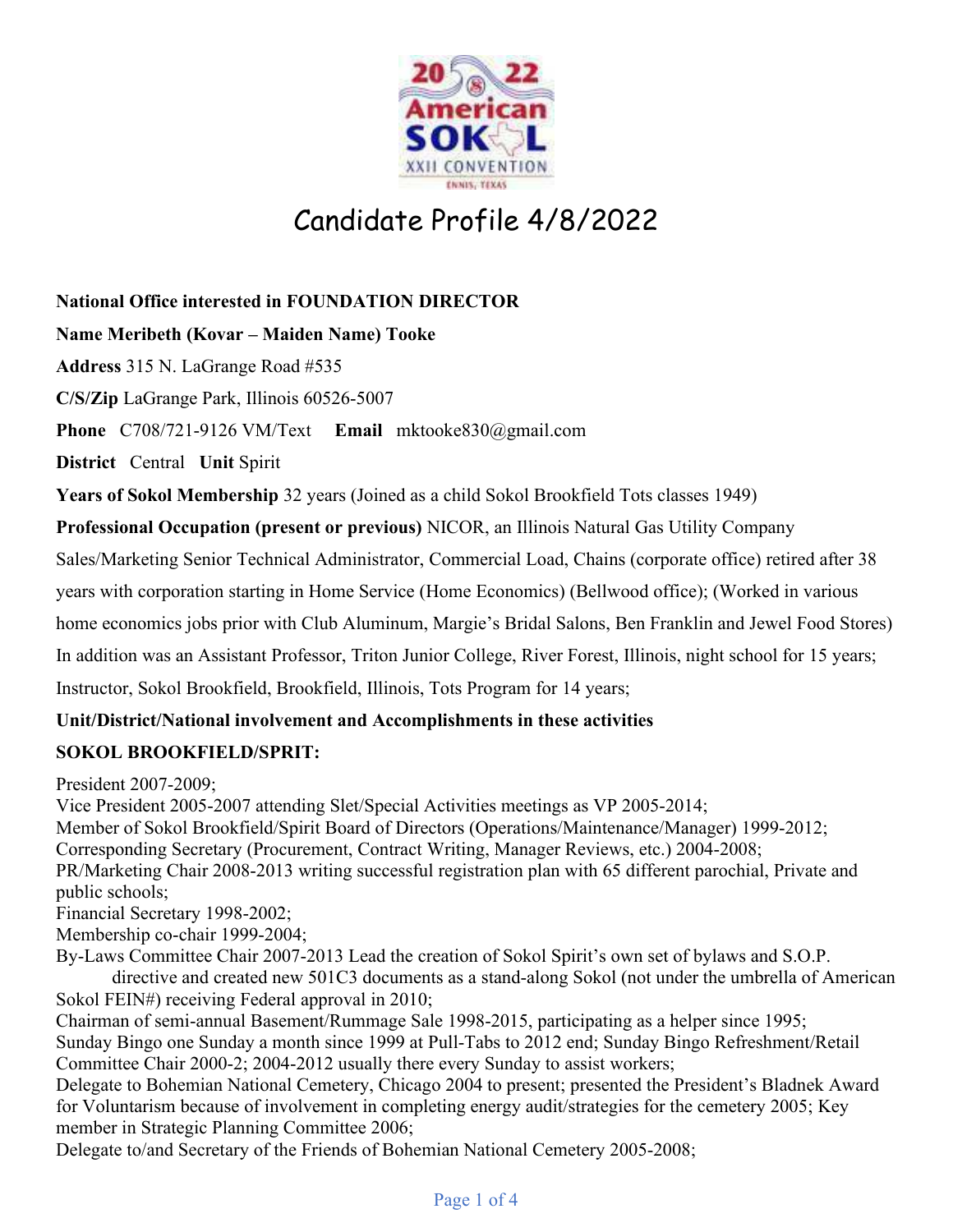Delegate to Tabor Hills Senior Home/Center, Naperville 2004-2005;

Unit American Sokol Convention delegate 2000; 2005; 2010;

Delegate to T. G. Masaryk Czech School, Cicero 2010 – 2017-Treasurer 2011-2013.

Education Director 2008-2017, currently on committee for monthly movie programming. Wrote grant application to Czech Ministry for Czech language program in 2014 & 2016 to assist with materials and develop an e-learning program through website. Grants both were accepted, but utilized internally with permission for other programs and costs;

Budget & Finance Committee 2001-2009; 2012-present; and,

Audit Committee: 1998-2016 and chair 2002-2016. preparation for Certified Public Accounts who prepare hard audit and taxes

### **Other unit activities:**

\*Czech Free-Thinking School held at Sokol Brookfield (program instituted in 1929) Attended 1956-1958; 1999-2001; and 2004-2006; Created new business of Czech Language Classes (Czech Free-Thinkers dropped out of support) 2008-2017 as School board member (now under the Education Director with new by-laws) ALL Cultural and Language events presently generated from this committee including the Czech 3rd Friday movies since January, 2013;

\*Launched the Secret Santa Program in 2000 with classes and unit (mitten tree at Christmas) for the LyonsTownship Nurses (Health) Organization/now Pillars for those less fortunate in the local area making Sokol Spirit one of the top 5 consistent givers to this local project and supported since initiation; and, \*Unused rummage sale items are personally brought to local resale shops by Sister Tooke such as HinesVeterans Hospital, Maywood and Helping Hand (Sequin School for Special Needs Youngsters and Adults), Brookfield; and, Launched interface with University of Chicago Slavic Studies Program bringing many books, papers, etc. to the Regenstein Library and information about Czech Language non-credit classes at Spirit to their website.

## **CENTRAL DISTRICT:**

Received at the 2010 Annual meeting the Central District Presidents' Recognition Service Award Attended as delegate from Sokol Brookfield/Spirit, Annual meeting between 1997 – 2016 **Executive Board:** 

Treasurer 2008-2012…instituted QuickBooks bookkeeping system and was Ad hoc member of Audit committee from 1998 – 2013; and,

Financial Secretary 1998-2008 (During 2001 acted as pro-tem Treasurer as well)

## **Other District Activities:**

Delegate from Sokol Brookfield/Spirit 1998-2012; Competition Judge for Boy's 1997-2002; and, Insurance sub-committee 2003.

## **AMERICAN SOKOL:**

### **Executive Board**

Elected as a 4-year Foundation Director at the 2018 convention-2022;

Elected as a 5-year Treasurer at the 2005 convention (Member of Audit Committee)-2010;

Elected as a 4-year Treasurer at the 2014 convention (Member of Audit Committee and Budget/Finance/Risk Management Team; Coordinated SOP program and helped write 18 of over 50 produced)-2018;

\*Strategic Plan Finance Committee 2007-2010 As part of assignment created, distributed, tallied Building Use Documents for all ASO Units and pulled together plans for a regular newsletter on building information for all units to use as well as a shared cost program for building signage.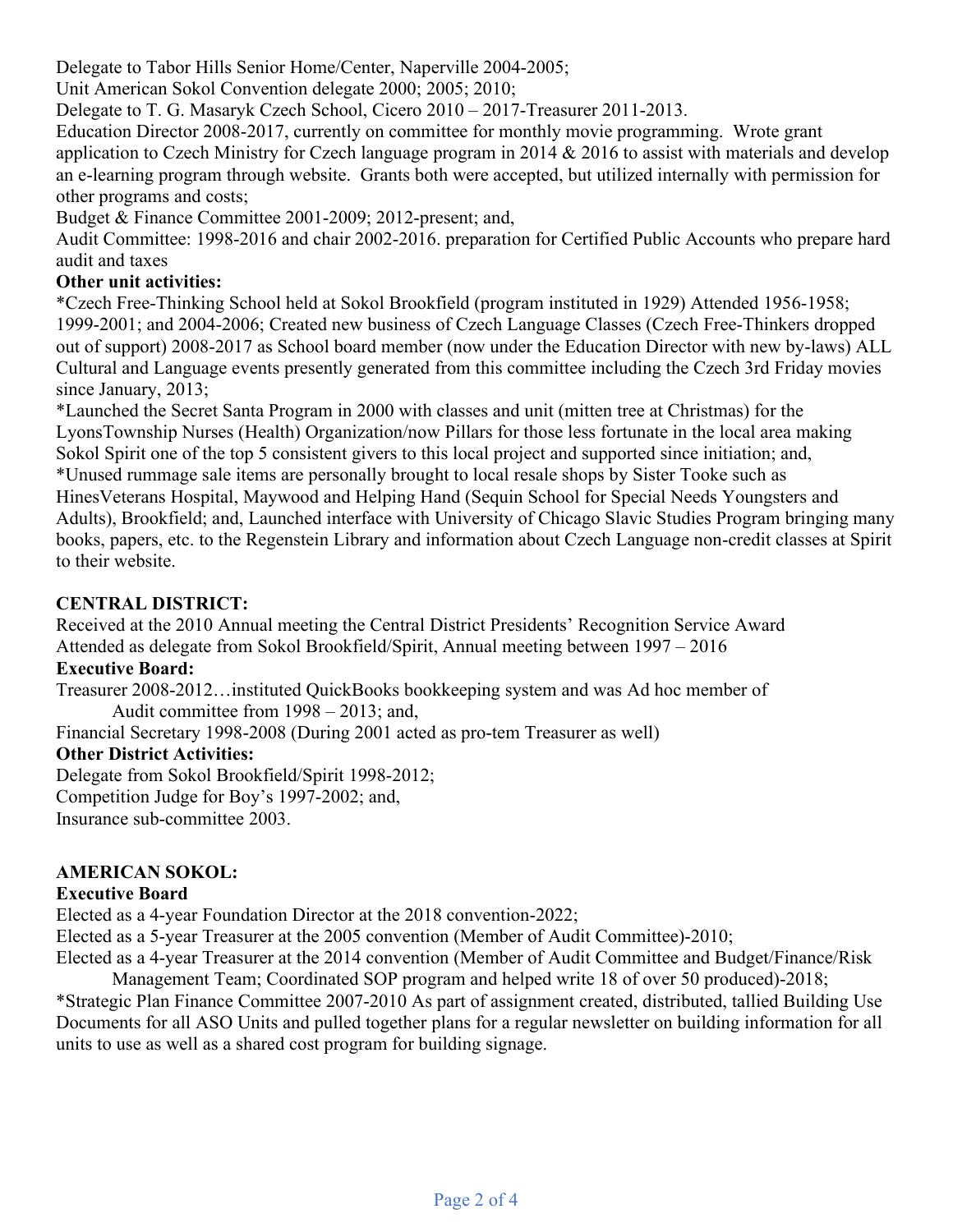### **Your goals for the Sokol Office you are interested in**

\*Learn to encourage philanthropy for the American Sokol Endowment Foundation and other restricted funds by educating the membership and other friends about the various donations;

\*Learn to define American Sokol partnerships, sponsorships, friends, etc. through a structured financial

program put into an SOP working with the PR/Marketing ASO Director and Executive Board;

\*Write outside grants to enrich the endowment foundation and restricted financial assets of American Sokol and assisting units and districts to do the same;

\*Conduct another successful fundraiser for the Foundation;

\*Establish "gift" protocols through S.O.P. and Brochure;

\*Document every donation, recognize, and publish establishing a "Philanthropy Team" to advise;

\*Working through the Endowment Foundation fund assist the funding of the Instructor's School (currently

under the Future Sokol Leader's Fund) and ASO Publication to be funded and stable.

Please note that some of these goals were adapted by the Foundation Committee at their April 5<sup>,</sup> 2022 quarterly meeting.

### **Anything else you would like the membership to know about you**

**Work-related Associations** Meribeth represented the utility and was past chair/trustee Illinois Nursing Home Administrators Association Service (Business) Associates (Continuing education studies to reach certificate for Nursing Home Administrator); member of the National and Illinois Science Teachers Association; past chair/trustee Illinois School Boards Association Service Associates; Natural Gas Association of Energy Engineers, Certified Energy Manager; American Restaurant Association, Food Safety Certified and Teacher (1989 to current); and, Registered Commercial Gas Consultant, Gas Research Institute. **Professional Associations** Meribeth's involvement includes past National Committee Chair, past state president and district president of the American Home Economics Association (now American Association of Family and Consumer Sciences) and affiliated Chicago Home Economists in Business and locally past president of the Lakeshore Home Economists and Textiles, Clothing & Related Arts Association of Chicago. **Local Activities** Meribeth is past president of her church, Grace Lutheran of LaGrange (Council:1995-2002; 2011-2014) and Governance Team, Property Team, Outreach Team, and past leader of Christian Education, Adult Education and Altar Guild. She currently has been an elected trustee of Grace's Endowment Fund since 2019; Since 1981, P.E.O., (a philanthropic Christian women's organization), LaGrange, past president;. Co-Founder in 2003 of TOPS (Take Off Pounds Sensibly) non-profit #2525, LaGrange; Sigma Kappa West Towns chapter sorority since 1968; and, Northern Illinois University Alumni Executive Board trustee 1992-2001 leader of two task forces and currently Emeritus board member. Member American Quilt Society and active quilt-maker for Lutheran World Relief since 2005 and Contemplative prayer group leader at Grace since 2012. **Education: \***Riverside-Brookfield High School, 1962, Riverside, Illinois, Illinois Scholarship recipient; \*Associate of Science, 1965, Lyons Township Junior College, (now College of DuPage, Glen Ellyn, Illinois), LaGrange, Illinois, Home Economics/Science/Business with Honors;

\*Bachelor of Science, 1966, Oklahoma State University, Stillwater, Oklahoma, Business Home Economics, minor in Child Development and Textile/Design with Honors, Dean's List;

\*Master of Science in Education, 1974, Northern Illinois University, DeKalb, Illinois, High School administration with minor in Consumer Education with Honors; and,

\*Master of Business Administration in the Law Environment, 1983, Rosary College, (now Dominican University) River Forest, Illinois, Finance and Contract Law minors (affiliated with John Marshall School of Law, Chicago, now U. of Illinois) with honors.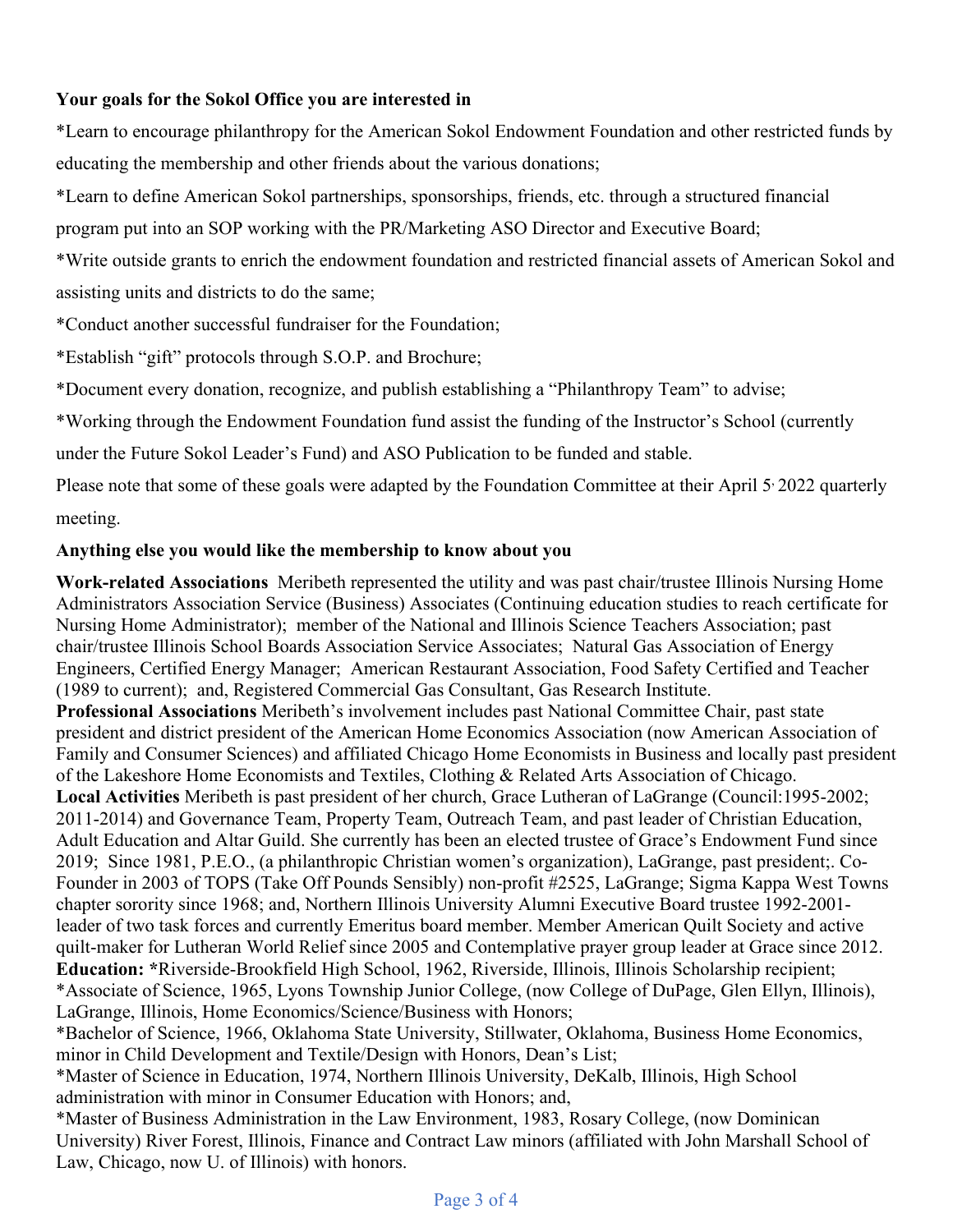(Use additional pages for your answers, if needed.)

Please return to **Lynda Filipello** at **lyndafilipello@aol.com** no later than **May 1, 2022**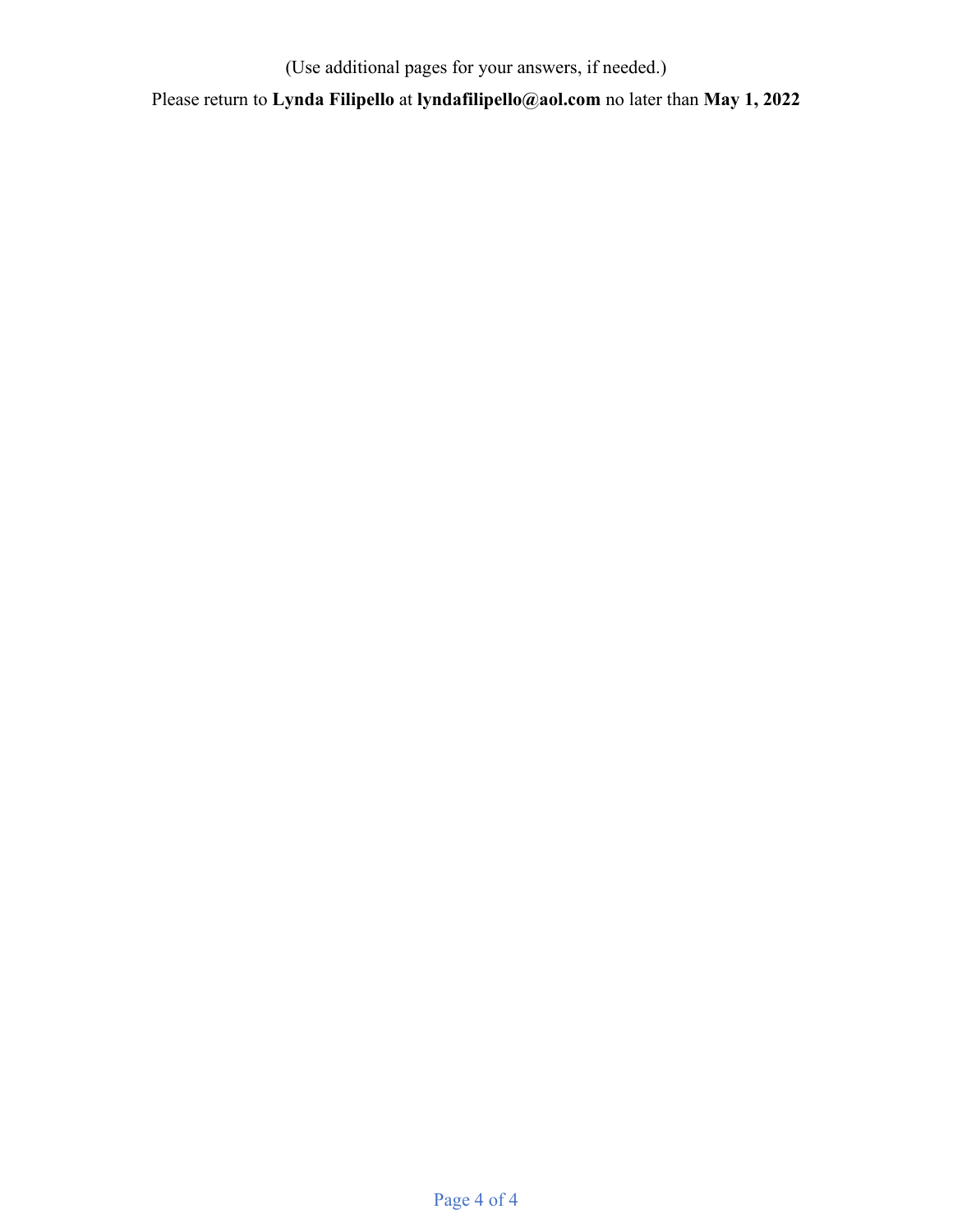

National Office interested in President President

Name Maryann Fiordelis

Address After April 11, 31680 Norfolk St., Livonia, MI 48152

 $C/S/Zip$   $Livonia, MI$  48152

Phone 248-767-707 Email mfiordelis@yahoo.com

District Northeastern Unit Sokol Detroit

Years of Sokol Membership \_\_\_57 years

Professional Occupation (present or previous) Detroit Edison (DTE): I worked for DTE for over

27 years in many capacities such as Director of Customer Billing System Management, HR

Consultant (EEO, Diversity), Budget and Finance Administrator, Represented DTE on a non-

profit board for the revitalization of Cork Town (Detroit)

## **Unit/District/National involvement:**

## **Unit:**

- $\triangleright$  Physical Director for over 30 years
- $\triangleright$  Membership Director 3 years,
- $\triangleright$  ByLaws Chair 3 years,
- $\triangleright$  Ethnic Festival Pastry Chair 10 years,
- 2001 National Slet Chair/Co-Chair, 3 years,
- 2022 National Instructors School Unit Coordinator
- $\triangleright$  Reconciliation Team Lead

## **District:**

- $\triangleright$  Physical Director for 30 years
- $\triangleright$  District Delegate for Sokol Detroit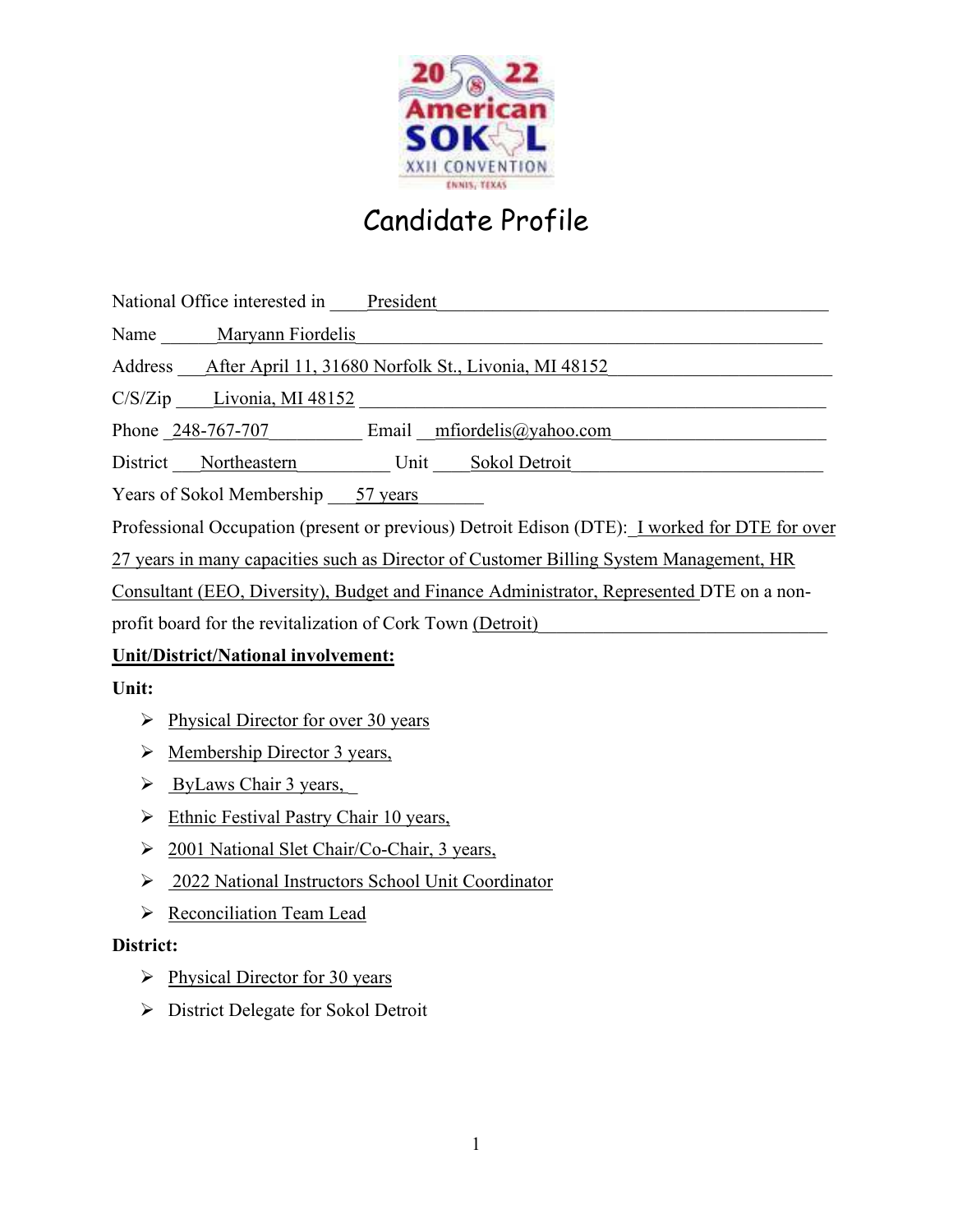### **National:**

- Board of Instructors
	- $\circ$  Held various positions from board member to 1<sup>st</sup> Assistant for over 25 years
	- o Served on National School Board for over 12 years
	- o Choreographed Sr. II Calisthenics for 2021 Slet
	- o Presented at multiple Developmet Conference over the years
- $\triangleright$  Strategic Planning Team Lead for 6 years
	- o Asked by President Larry Laznovsky to take on this role which had been stagnate for a number of years
- **Feam Participant on various Program Committees:** 
	- o Physical Programs
	- o Volunteer Management
	- o Mentoring
	- o Organizational Development
- $\triangleright$  EB Member at large 4 years,
- $\triangleright$  Physical Director for 8 years,
	- o First to be a single Physical Director instead of Women's and Men's
	- o Two of the three most successful Slets were during my office as District and National Physical Director
- $\geq 2^{nd} VP$  for 4 years
	- o Risk Management (SafeSport, Insurance)
	- o Human Resources (Office Personnel, COVID protocols)
- During my 16 years on National Executive Board, I served under:
	- o Four different administrations
	- o Three different Presidents

### :**Accomplishments in these activities:**

### Unit Physical Director:

- $\triangleright$  Bringing younger instructors on to the BOI to prepare for the future;
- > Increased participation in District and National Slets,

### Membership Director:

- $\triangleright$  Invited seniors from nearby senior centers and assisted living to participate in National Senior Day to increase awareness in our Unit
- $\triangleright$  Manned tables at various Social Events to share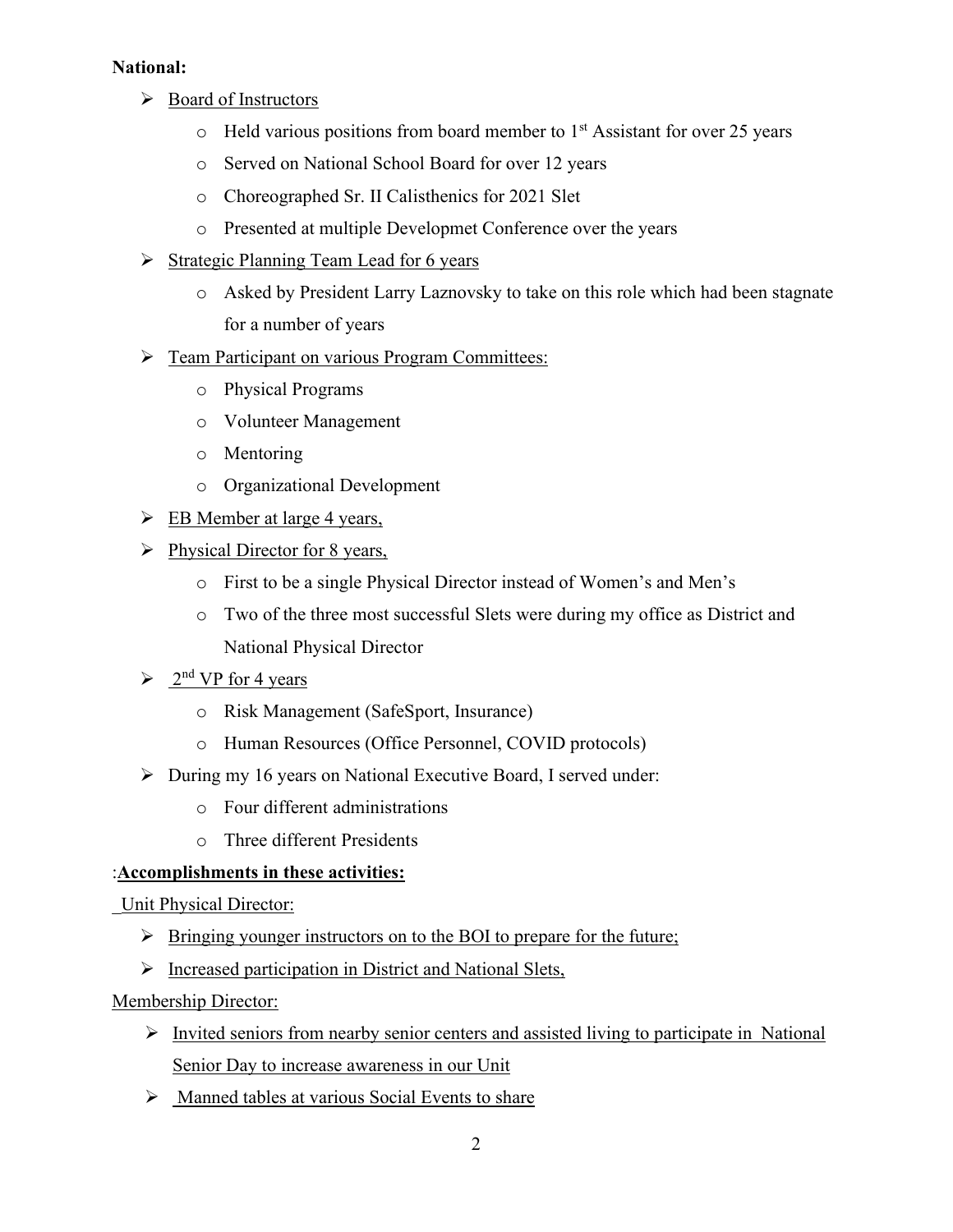District Physical Director:

- $\triangleright$  Increase activities on a District level through track and field events,
- $\triangleright$  Active participation on the National Board of Instructors to develop new programs and gain insight, knowledge and experience to become the National Physical Director

National Physical Director:

- $\triangleright$  Brought on younger members on to this board
- Encouraged and supported the S.A.L.T. group for youths
- $\triangleright$  Begun collaboration with the Polish Falcons
	- o Group participated in one of our Slets
	- o Myself and two others volunteered in their Zlot by providing volunteers as well as participating in their activities

## National Slet Chair/Co-Chair:

- $\triangleright$  Coordinated volunteer chairs for all necessary committees
- $\triangleright$  Provided well documented Slet book for future use
- $\triangleright$  Had a successful Slet raising money for American Sokol
- $\triangleright$  Hosted one of the last formal Banquet where a youth gave an opening speech

National Strategic Planning Team Lead:

- $\triangleright$  With assistance from like-minded Sokols developed a new plan to take us into the future
- $\triangleright$  Developed new programs in the training of instructors, expanding our type of physical programs as well as addressing our cultural and social programs.
- Assisted in developing the office of the National Operations Advisor to gain insight from the units on their wants and needs and provided assistance and guidance.
- $\triangleright$  Helped develop the Volunteers Guideline and met with several units who requested assistance to bring on a Head Volunteer to coordinate the Unit activities and assisted committees in obtaining volunteers.

National Executive Board Member at Large:

 $\triangleright$  This was the first position I was elected to so I could gain a better understanding of what the Executive Board challenges were and how I could assist our organization

Your goals for the Sokol Office you are interested in:

- $\triangleright$  Building a more collaborative board,
- $\triangleright$  Develop tactical plans in all areas of our organization
- $\triangleright$  Have conversations with each board member to determine their thoughts and goals for their position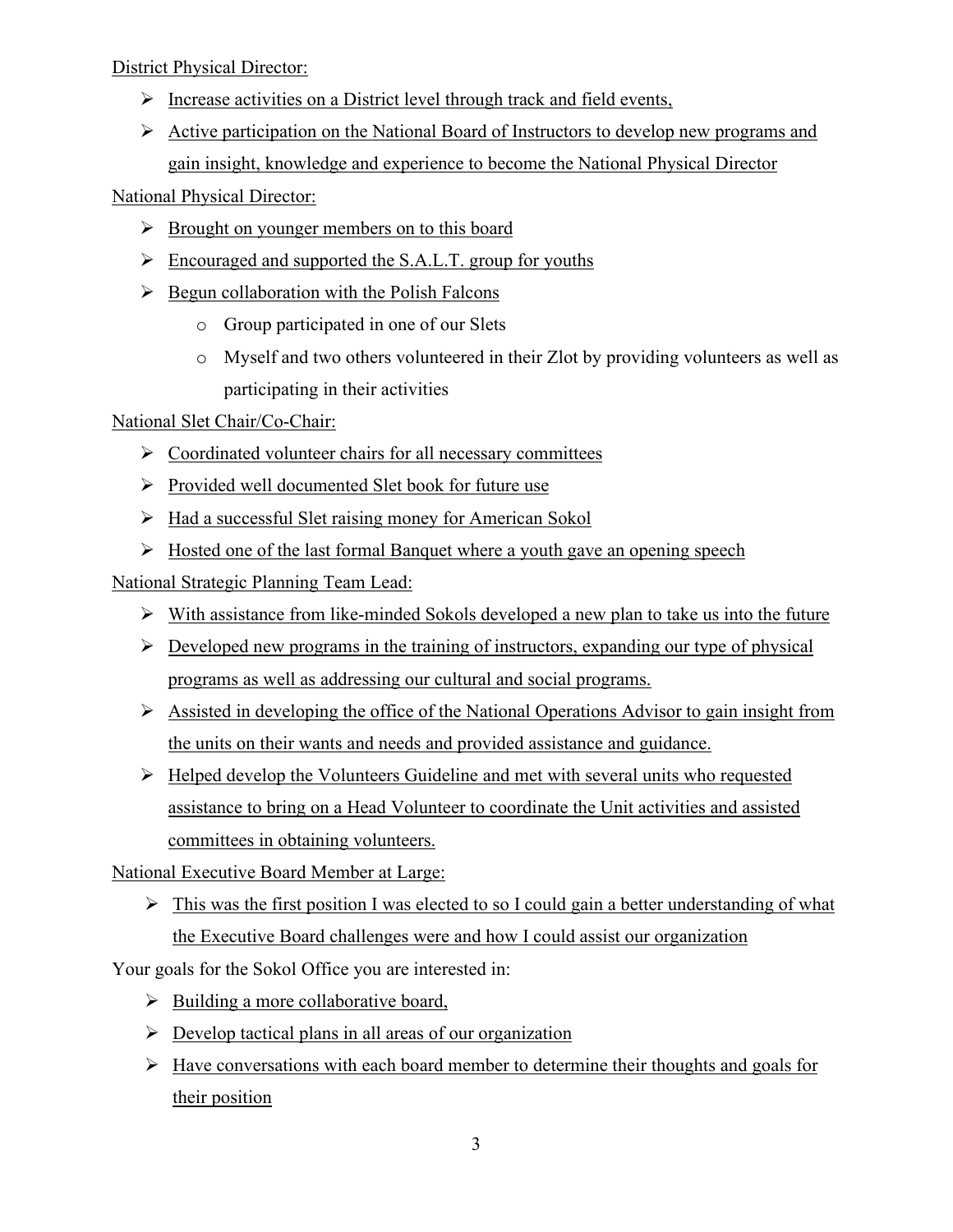- $\triangleright$  Through seeking board members input determine how their goals could/should wrap up to our overall goals
- $\triangleright$  Have discussions with Unit/District to hear their needs and address them
- $\triangleright$  Areas of first considerations include:
	- o virtual/physical/hybrid office plan,
	- o increase membership through multiple defined marketing plans to fit various unit needs,
	- o develop programs to
		- **entice more youth activities**
		- educate them on the value of Sokol to get them involved so they want to stay active throughout their life,
	- o bring on younger members to assist in projects so they
		- can gain experience on this board
		- develop future leader positions such as Vice President(s) and President

Anything else you would like the membership to know about you:

- $\triangleright$  With my vast experiences on all levels of our organization, I believe I am well qualified to handle this position.
- $\triangleright$  I believe in setting goals, working towards them, keeping members on task and helping them accomplish these goals.
- $\triangleright$  I do not believe in micro managing people but let them know I am here to assist them
- $\triangleright$  (Use additional pages for your answers, if needed.)

Please return to **Lynda Filipello** at **lyndafilipello@aol.com** no later than **May 1, 2022**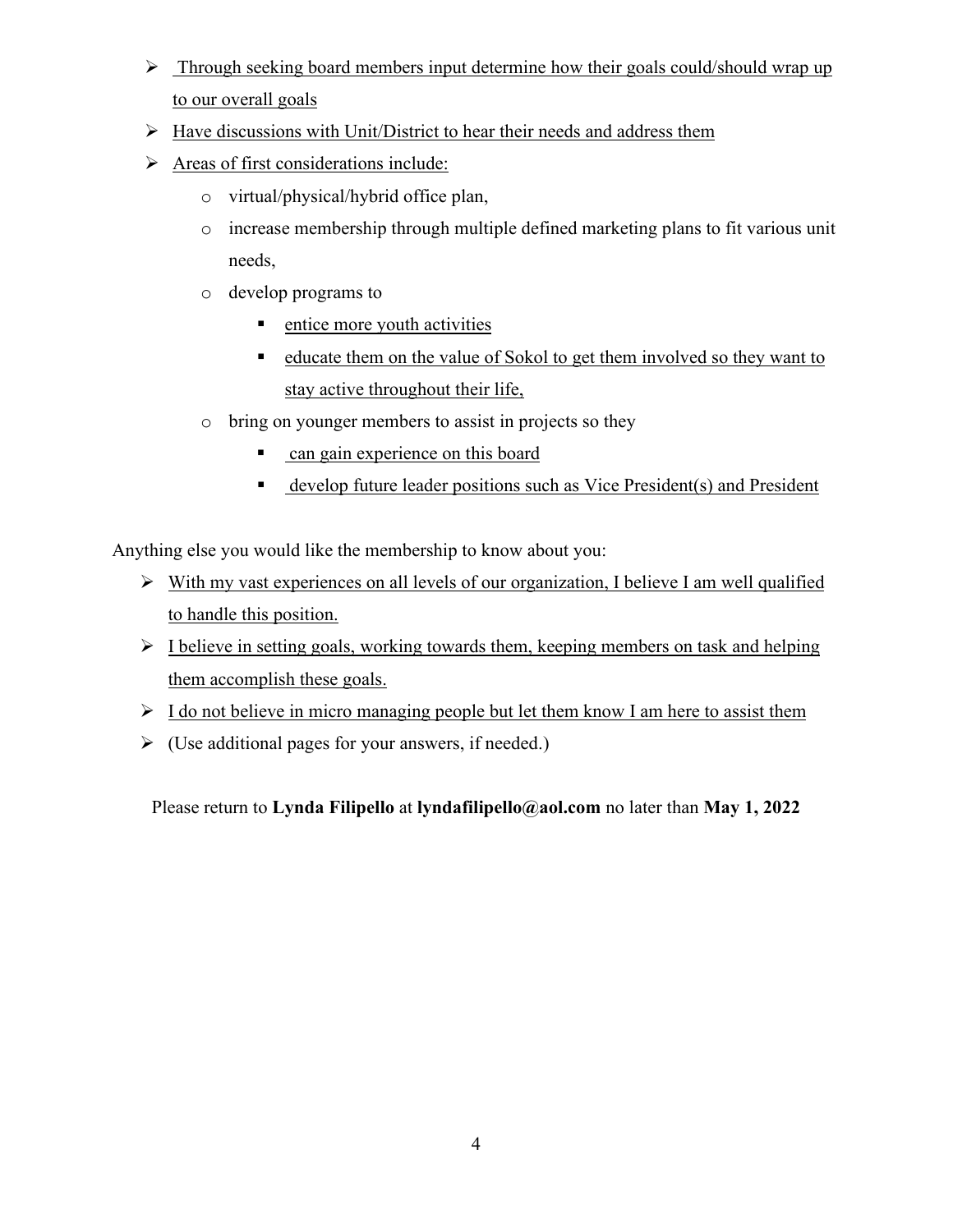

National Office interested in Financial Secretary Name Allison Gerber Address \_\_818 Bolton St  $C/S/Zip$  Springville, IA 52336 Phone  $319 - 854 - 6488$  Email  $\frac{akgerb(\omega)$  netins.net District Western Unit Cedar Rapids Years of Sokol Membership 40 Professional Occupation (present or previous) Retired Executive Assistant

## **Unit/District/National involvement \_**

UNIT – I taught gymnastics, calisthenics, fitness and conditioning, and promoted Sokol for all ages and genders for 35 years. Served 25 years as Unit Women's Director and at times, held dual title of Men's Director. Served as Treasurer for 11 years. Helped to locate a new building after the flood of 2008 and setup Sokol class times at another gym during the interim. Organized many fundraisers, district sleets, skills clinics, coaches clinics – sometimes travelling to units in the district to instruct.

DISTRICT – Served as Director of Women for 15 years and held dual title of Men's Director for 10. Attended national BOI meetings, organized many WD slets, attended many Director and Development Conferences, and USAG conferences. Served as judge and field director at many National slets. I have served as District President for the past 10 years.

NATIONAL – Served as BOI 1<sup>st</sup> Assistant for 4 years, BOI  $2<sup>nd</sup>$  BOI Assistant for 4 years. Served as At Large Board Member for 4 years, For the last 4 years I have served as Financial Secretary. Served as the Chairman of the 2017 Slet. Served as Program Administrator, and Female Skills and Gymnastics Coordinators. I have been a member of the Membership, Leadership, Budget and Finance Committees , and has helped with the Convention Committees. I have been on the Board of Governors for the last 8 years.

**Accomplishments in these activities**. I have setup communications with the Unit Fin. Sec. and provided help when asked. I have arranged for changes to the database to help make the data entry easier. I have received the Western District Ed Pavocek Service Award and the Western District Bud Benak Outstanding Instructor Award. I have received the National Cihak Service Award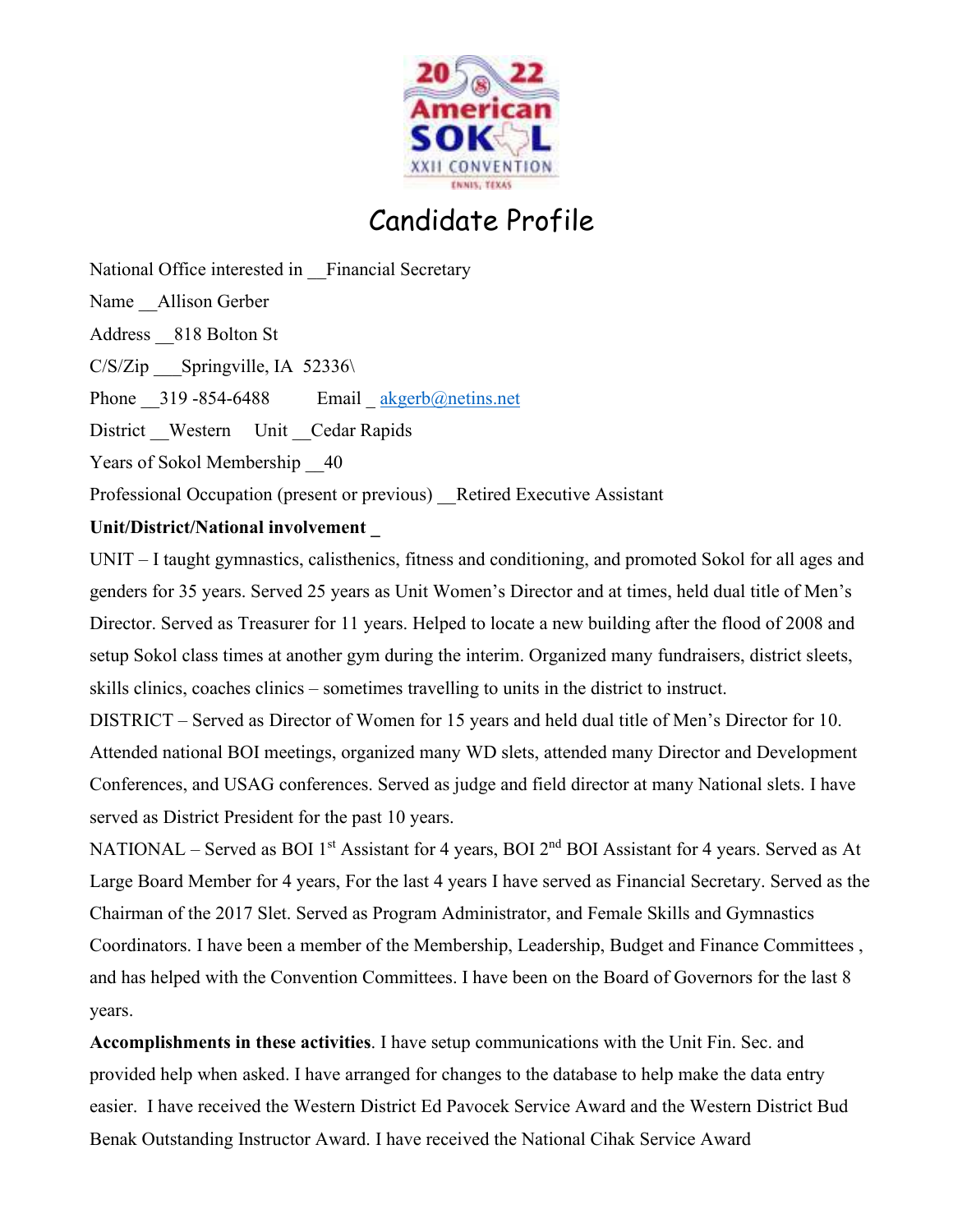Your goals for the Sokol Office you are interested in I would continue to process the annual billing on time and monitor when payments are received. I would maintain communications with the Unit Fin. Sec., assisting them when they have database problems and/or general concerns about their membership reports and payments. I will work with them and the database to provide better functionality. SHOULD the new position of Membership Administrator be approved, this would add the duties of maintaining and growing the unit memberships. Working with the Membership Committee, we would initiate membership drives and membership recognition ideas based on information received from the units on what they expect from National; what they have to offer to new members; what events/activities they have in the past, what worked or didn't' work. We would address the ever-present question – why aren't our adult children or grandchildren members?

**Anything else you would like the membership to know about you** \_\_I accept responsibility. I am a hard worker and I see each project to its completion. I am very resourceful - if I can't solve a problem, I look to others who can. Sokol has been a very important aspect of my life for many years. I am proud to wear Sokol items when I am out and about, and my heart swells when a stranger comments to me that they went to Sokol when they were young. I try to install this pride into the youths, in hopes that they will say years later – "I still go to Sokol" Thank you